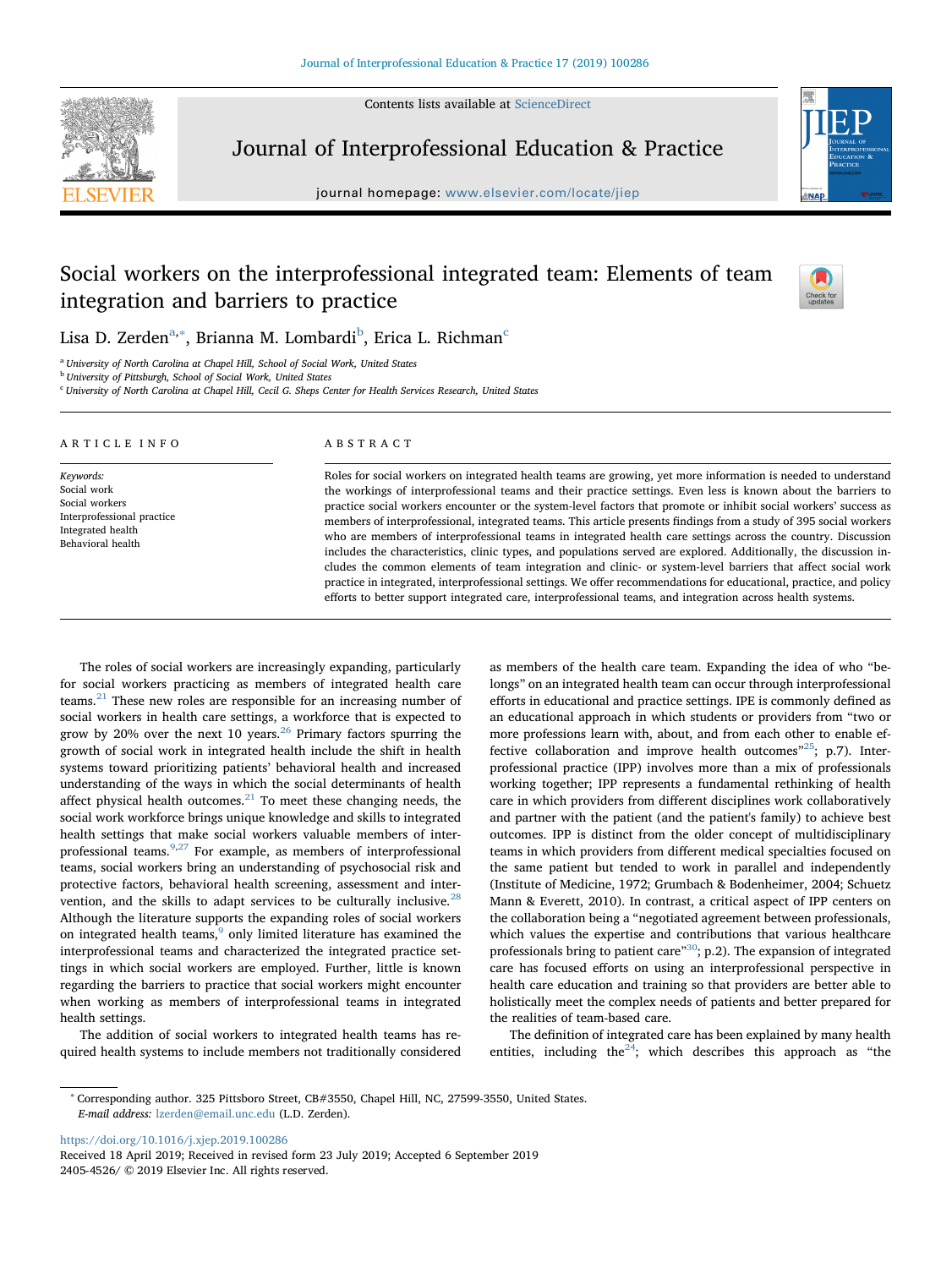management and delivery of health services so that clients receive a continuum of preventive and curative services, according to their needs over time and across different levels of the health system" (p. 1). Care integration occurs when multiple services, including primary care, mental health, and substance use services are provided in a comprehensive, coordinated way to produce beneficial and cost-effective delivery of care for people with multiple needs (SAMHSA-HRSA, n.d.). In integrated care practices, patients receive comprehensive, personalized, and patient-centered care that not only encompasses mental, physical, and behavioral health conditions but also considers the impact of social factors to improve outcomes and increase access to holistic health services.<sup>[21](#page-6-0),[28](#page-6-4)</sup> Moreover, the evolution of integrated care models has been supported by increased understanding of the social determinants of health. An ever-growing body of evidence has shown that social factors and experiences such as income, employment, discrimination, and educational attainment influence mental, physical, and behavioral health outcomes.<sup>[3](#page-6-8),[4](#page-6-9),[16](#page-6-10)</sup> Given these complex, interrelationships, integrated health care is understood as a transformative model of care that breaks down the traditional siloed, fractured systems to better address co-occurring chronic disorders<sup>[10](#page-6-11)</sup> and can be adapted specifi-cally to the social work profession.<sup>[29](#page-6-12)</sup> The integrated care approach requires an interprofessional team of providers who can coordinate treatment plans and collaborate to comprehensively treat individual consumers and address their multiple needs holistically.

Social work, one of the largest groups of clinically trained providers in the United States, $17$  are trained in a systems-perspective predicated on serving society's most vulnerable, marginalized, and underserved groups. Social workers can provide a crucial perspective for interprofessional teams that want to improve health equity, address the social determinants of health, and adapt behavioral health care methods (e.g., screening, assessment, and treatment) to meet con-sumers' needs in traditional primary care settings.<sup>[9](#page-6-2)</sup> Although social workers are increasingly part of integrated healthcare teams,  $9,12$  $9,12$  little information is available to explain how adding social workers to in-terprofessional teams can affect team functioning.<sup>[18](#page-6-15)</sup> Even less is known about the individual- and system-level factors that promote or inhibit social workers' success as members of interprofessional, integrated teams.

To address these gaps in the literature, we conducted a study of 395 social workers who are members of interprofessional teams in integrated health care settings located across the country). The study had three aims. Study Aim 1 was to characterize interprofessional teams that routinely included social workers, identifying the providers with whom social workers collaborated with most frequently, and describing both the clinic types and patient populations served by care teams that included a social worker. Study Aim 2 focused on examining interprofessional teams to identify common elements of team integration (as defined by<sup>19</sup> elements of integrated practice.<sup>10</sup>; Study Aim 3 was to identify the impact of clinic- and system-level barriers on social work practice in integrated, interprofessional settings.

## 1. Method

## 1.1. Sample and participant recruitment

A convenience sample was recruited from a list of schools of social work that received funding in 2014 from the Health Resources and Service Administration (HRSA) under the Behavioral Health Workforce Education and Training (BHWET) initiative. (For information on the BHWET HRSA-funding mechanism, see Ref. [14.](#page-6-17) To recruit potential respondents, our team contacted BHWET project directors with a request that they forward a pre-scripted e-mail to masters of social work (MSW) students and field instructors in their programs. If project directors were unavailable, the research team contacted administrators of the identified BHWET schools. The scripted e-mail explained the study's purpose, included an invitation to participate in a survey of their

BHWET program, and provided a link to the online survey. As a participation incentive, the invitation informed recipients a \$100 gift card would be awarded to respondents randomly selected from those who completed the survey.

Of the 62 HRSA-funded BHWET schools, more than 50% of the project directors forwarded the recruitment e-mail. However, given this recruitment strategy, the exact number of invitation e-mails forwarded is unknown. This study was reviewed and approved by the Institutional Review Board at both the University of Michigan and the University of North Carolina at Chapel Hill.

## 1.1.1. Survey

An electronic survey was developed using Qualtrics and administered to MSW students and field instructors ( $N = 395$ ). The survey gathered respondents' sociodemographic information and included questions on the respondent's role on the integrated health team, team composition, and barriers and facilitators of interprofessional practice. Additionally, the survey collected data regarding on the patient population, setting type (outpatient/inpatient), location (rural/urban), and elements of team integration (defined as team co-location, communication, access to and use of the electronic health record, collaboration and team culture, and team composition) based on the levels of in-tegration established by SAMHSA-HRSA.<sup>[10](#page-6-11)</sup> The survey took approximately 35 min to complete.

### 1.1.2. Survey development

The survey was developed using current literature, practitioner expertise, cognitive interviewing, and feedback from pilot data. Prior to this study, the survey was pilot tested with a small sample of MSW students and their field instructors ( $N = 42$ ; 21 BHWET-funded MSW students and their 21 field instructors.<sup>[7](#page-6-18)</sup>; After pilot testing, the survey tool was refined through cognitive interviewing with four MSW student interns working in integrated care settings to better understand how respondents interpreted each survey item. The instrument was then reviewed by social workers and nurses with active practices in integrated settings. Survey items about the level of practice integration were drawn from SAMHSA-HRSA Center for Integrated Health Solutions Standard Framework for Levels of Integrated Healthcare, $10$  core competencies of integrated care $11$ ; and the Integrated Practice Assessment Tool, version  $2.0^{23}$ ).

#### 1.1.3. Analysis

The survey analysis was completed using Stata 15. Given the exploratory nature of the study aims and the data collected, we conducted both descriptive and bivariate (t-test and Pearson chi-square) analyses.

#### 2. Results

Of the 395 respondents (64% MSW students, 36% field instructors), the majority were women, and 75% self-identified as White, 10% as Black, 6.5% as Latinx, and 8.5% as other or multiracial. Sample demographics were consistent with reports of the national population of MSW students that indicate 80% of MSW students are female<sup>5</sup>). However, in this national census of MSW students, only 54% identified as White as compared with 79% in our sample. Most field instructors in our sample (77%) were licensed clinical social workers (LCSW), with an additional 8% working toward LCSW licensure. Most field instructors graduated from an MSW program in 2009 (mean = 2001;  $SD = 10.3$ ; range = 1971–2015). Over one-third of MSW student respondents (36%) reported having a bachelor's of social work degree. Not surprisingly, MSW students ( $M = 27.35$  years,  $SD = 15.88$ ) were statistically significantly younger than the field instructors  $(M = 42.69,$  $SD = 16.79$ ,  $t(391) = 9.0082$ ,  $p < .001$ ). See [Table 1](#page-2-0) for sample description.

Study Aim 1 focused on characterizing the interprofessional, integrated settings and types of providers and composition of the teams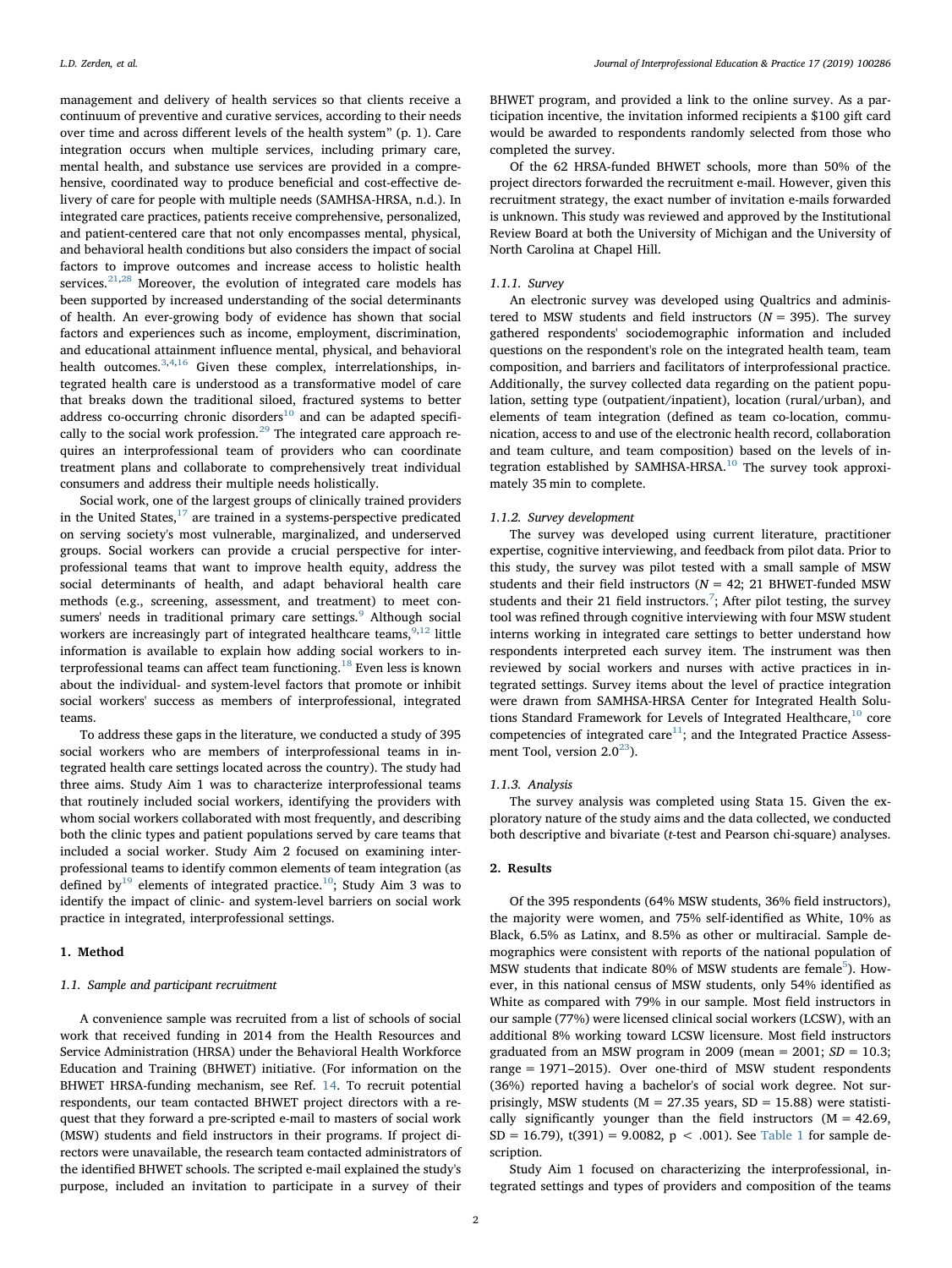#### <span id="page-2-0"></span>Table 1

Sample description ( $N = 395$ ).

|                            | <b>MSW Student</b> |                             | Field Instructor |                      | <b>Total Sample</b> |                      |
|----------------------------|--------------------|-----------------------------|------------------|----------------------|---------------------|----------------------|
|                            | $\mathbf n$        | $n$ (%) or <i>Mean</i> (SD) | n                | $n$ (%) or Mean (SD) | $\mathbf n$         | $n$ (%) or Mean (SD) |
| Total                      | 251                |                             | 142              |                      | 395                 |                      |
| Gender                     | 246                |                             | 137              |                      | 383                 |                      |
| Male                       |                    | 24 (9.76%)                  |                  | 15 (11%)             |                     | 39 (10%)             |
| Female                     |                    | 219 (89%)                   |                  | 122 (89%)            |                     | 341 (89%)            |
| Other                      |                    | 3(1%)                       |                  | $\mathbf{0}$         |                     | $3(0.8\%)$           |
| Age***                     | 251                | 27(17)                      | 142              | 43(16)               | 393                 | 34 (12)              |
| <b>Highest Degree</b>      | 251                |                             | 142              |                      | 393                 |                      |
| Undergraduate              |                    | 217 (86%)                   |                  | 5(4%)                |                     | 222 (56%)            |
| Masters                    |                    | 34 (14%)                    |                  | 129 (91%)            |                     | 163 (41%)            |
| Doctorate (MD or PhD)      |                    | $\bf{0}$                    |                  | 8(6%)                |                     | 8(2%)                |
| Race                       | 249                |                             | 142              |                      | 391                 |                      |
| Black (non-Hispanic)       |                    | 183 (74%)                   |                  | 113 (80%)            |                     | 296 (76%)            |
| White (non-Hispanic)       |                    | 26 (10%)                    |                  | 13 (9%)              |                     | 39 (10%)             |
| Hispanic                   |                    | 15 (6%)                     |                  | 4(3%)                |                     | 19 (5%)              |
| Other/Multiracial          |                    | 25 (10%)                    |                  | 12 (8%)              |                     | 37 (9%)              |
| Setting                    | 208                |                             | 98               |                      | 306                 |                      |
| Academic hospital system   |                    | 46 (22%)                    |                  | 23 (23%)             |                     | 69 (23%)             |
| Non-academic health system |                    | 68 (33%)                    |                  | 44 (45%)             |                     | 110 (36%)            |
| Community setting          |                    | 94 (45%)                    |                  | 31 (32%)             |                     | 125 (41%)            |

Note. T-test and Pearson  $\chi^2$  statistic were used to compare differences across groups.

\*\*\*t(391) = 9.01,  $p < .0.001$ ).

on which social workers are most frequently included.

# 2.1. Setting type

Most respondents reported working in outpatient settings (57%) followed by inpatient settings (16%), whereas 12% worked across both outpatient and inpatient settings. In addition, respondents indicated working in other types of settings that included school-based (13%); residential-inpatient (2%); and care settings for justice-involved patients (2%). Respondents were also asked to identify the type of health system they worked within. More than half of the respondents (58%) worked within a hospital system (university-affiliated, private, or other hospital) and 42% worked in community-based agencies. Less than onefifth of respondents (17%) reported working in a rural health location.

## 2.2. Patient populations

Respondents reported working with patient populations that represented a mix of insurance statuses. Whereas 82% of respondents reported their patient populations were most likely to be insured, 73% indicated some portion of their caseload was uninsured. Among insured patients, 66% of respondents indicated Medicaid was the most frequent insurance type. Respondents identified serving a variety of patients with health and behavioral health conditions. For example, respondents most frequently reported that most or all of their patients experienced psychosocial stressors (73%), mental illness (64%), depression (48%), victimization (52%), and co-occurring health conditions (37%). Some respondents worked with patient populations in which most or all were patients with substance-use disorders (21%), chronic medical conditions (19%), and acute medical conditions (13%). Among our sample, respondents infrequently reported working with patient populations in which most or all patients had physical disabilities (5%), neurological conditions (4%), and developmental disabilities (3%).

# 2.3. Team composition

As illustrated in [Fig. 1](#page-3-0), survey respondents worked on interdisciplinary teams that included a variety of health professionals. The survey listed 18 types of health professionals identified in the literature as members of some interprofessional care teams: On average, respondents selected seven professions  $(SD = 3.6)$  representing the composition of their interprofessional care team. Most respondents worked with physicians, specifically identifying primary care physicians (45%), psychiatrists (61%), and specialty physicians (8%). Beyond working on a team with other social workers (91%), respondents most often worked with registered nurses (RNs; 62%) and nurse practitioners (NPs; 60%). In addition, an open-ended item allowed respondents to specify team constituents beyond the 18 options on the survey; 13% identified other professionals on teams, including child protective services workers, speech pathologists, teachers or school administrators, recreation and vocational specialists, and peer-support specialists.

Team composition was significantly influenced by setting type and co-location of team members. Social workers working in co-located settings (i.e., two or more services located in the same clinic or building, although those services might not be fully integrated) were significantly more likely to work with physician assistants (PA) ( $\chi^2$ (1) = 5.73,  $p < .05$ ), NPs ( $\chi^2$  (1) = 16.65,  $p < .001$ ), RNs ( $\chi^2$ (1) = 5.35,  $p < .05$ ), nutritionists ( $\chi^2$  (1) = 8.48,  $p < .01$ ), and pharmacists ( $\chi^2$  (1) = 5.13, p < .05). Social workers in settings without colocated services were significantly more likely to work with community health workers ( $\chi^2$  (2) = 14.44,  $p < .01$ ). Respondents who worked in co-located settings  $(t(319) = 2.50, p < .05)$  and hospital systems (t  $(361) = 3.76$ ,  $p < .01$ ) worked with a significantly greater number of types of team members.

# 2.4. Team integration

Study Aim 2 focused on elements of team integration established by SAMHSA-HRSA's levels of integrated health care.<sup>[10](#page-6-11)</sup> Respondents were asked to describe the extent to which their practices met the six characteristics of integration: team co-location, communication, EHR use, collaboration and team culture, and team composition. $10$ 

# 2.4.1. Team co-location

Most often respondents were co-located in the same unit or clinic with their integrated care team (62%), whereas almost another 15% were co-located in the same building as other members of their team, but located in separate units. In contrast, nearly a quarter of respondents (23%) worked in separate practices in separate buildings from the other providers on their team, indicating a lower level of integration. Social workers who worked in hospital systems (academic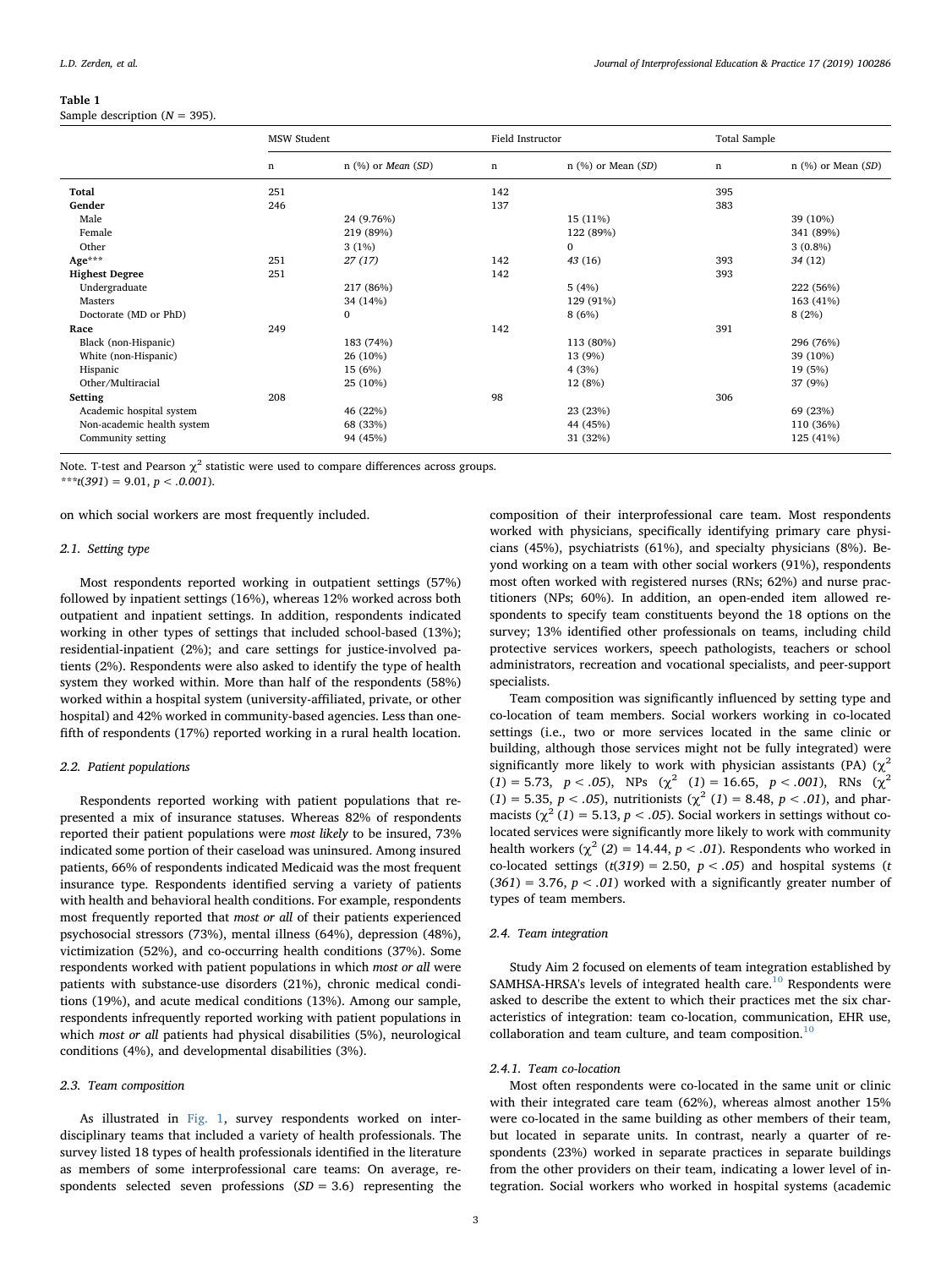<span id="page-3-0"></span>

Fig. 1. Types of professionals most likely to work on teams with social worker respondents.

and non-academic hospitals) were significantly more likely to be colocated with other providers on an interprofessional team than were social workers who worked in community-based agencies  $(\chi^2(2) = 9.66, p < .001)$ . Similarly, respondents who worked in inpatient, outpatient, and combined settings also were more likely to be co-located with their team members than with respondents in schools or settings in the other category ( $\chi^2$  (4) = 10.39, p < .05).

## 2.4.2. Communication

About 80% of respondents interacted face-to-face with their integrated care team at least weekly, with more than 42% of respondents reporting daily interactions with members of the care team. Respondents also indicated they had regular communication (i.e., at least weekly) with the interprofessional team via e-mail (63%) and phone (44%). In addition, a majority of respondents reported frequently meeting as a whole team (68%) and/or frequent meeting with portions of the team (86%). However, the frequency and type of team communications differed substantially across respondent type, setting type, and co-location status. For example, respondents working in either colocated settings ( $\chi^2$  (2) = 53.28, p < .001) or inpatient settings ( $\chi^2$  $(4) = 24.91$ ,  $p < .001$ ) were more likely to report in-person communication with team members that occurred daily or several times a week. Frequent communication by phone (i.e., daily or several times a week) with the integrated care team was most often reported by respondents who were field instructors ( $\chi^2$  (1) = 8.55, p < .01), those working in hospital systems ( $\chi^2$  (1) = 9.03, p < .01), or those working in inpatient settings ( $\chi^2$  (4) = 23.09, *p* < .001).

# 2.4.3. Electronic health record use

Respondents were asked if all members of the integrated care team had access to the same electronic health record (EHR). About 53% responded affirmatively, although 15% said team members never used the same EHR. As compared with respondents who worked in school settings or "other" settings, respondents who worked in co-located settings  $(\chi^2(1) = 37.78, p < .001)$ , within hospital systems  $(\chi^2(1) = 17.18,$  $p < .001$ ), and in both inpatient and outpatient settings ( $\chi^2$ (4) = 18.28,  $p < .01$ ) were significantly more likely to have access to the same patient EHR as other team members. Notably, some respondents working within hospital systems indicated that not all team members had access to the same EHR. We found no difference in EHR use by respondent type (i.e., MSW student vs. field instructor).

## 2.4.4. Collaboration and team culture

More than 60% of respondents reported that all members of the integrated team collaborated on patients' plan of care most or all of the time whereas less than 4% reported never collaborating as a team on patient care plans. The level of collaboration was significantly associated with both setting and co-location type. As compared with respondents who worked in community-based agencies, schools, or "other" setting types, respondents who worked in a hospital system ( $\gamma^2$  $(2) = 9.71, p < .05$  or on a co-located team  $(\chi^2 (2) = 24.03 p < .05)$ were significantly more likely to report full team collaboration most or all of the time. Responses to items that asked participants to indicate the extent to which team members understood each other's roles indicated that 38% of teams had an in-depth understanding of each member's role whereas 46% had only a basic understanding of other team members' roles and functions.

## 2.5. Barriers to respondents job or field placement

Last, Study Aim 3 focused on identifying barriers to respondents' job or field placement settings. Responses to these items were captured using the same 5-point Likert scale (never, occasionally, often, very often, always) to measure impact of barriers or facilitators to respondents fulfilling the roles and functions of their positions. For the remainder of this section, all percentages indicate an answer of often, very often or always. Notably, the vast majority of respondents (85%) reported feeling supported in their work or field placement. Most respondents reported feeling the organizational climate was supportive of social worker roles in general (80%), social worker roles on the interprofessional team (78%), and considered social workers as a valued member of the team (85%). Although 77% of social workers reported having a clearly defined role on their team, 37% reported that their role overlapped with other team members.

Despite favorable indicators of positive organizational environments, respondents reported barriers to their working effectively on the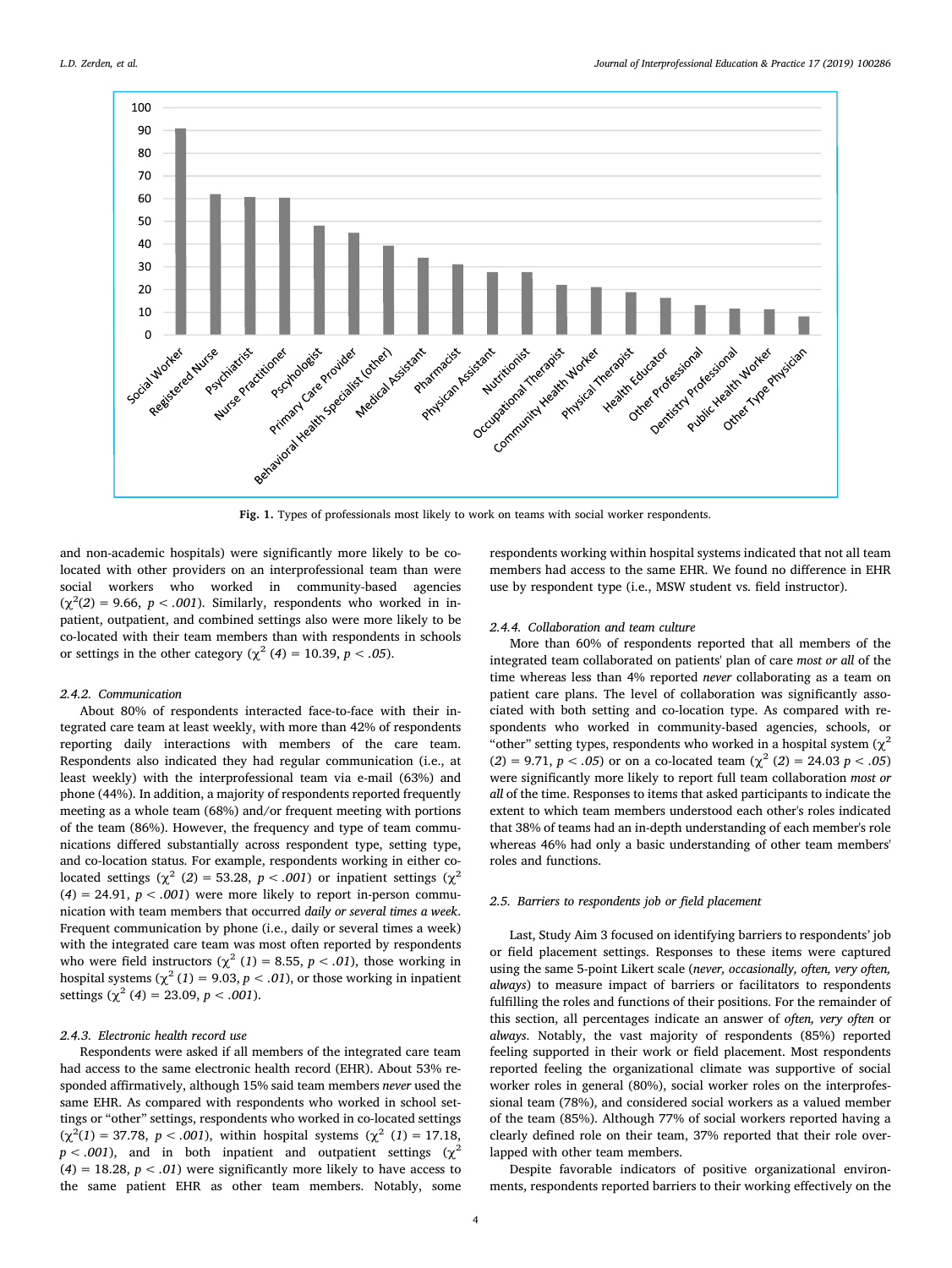#### <span id="page-4-0"></span>Table 2

Frequency of Reported Barriers to Social Work Practice on Interprofessional Care Teams in Integrated Settings.

|                                                                                                                    | Never | Occasionally  | Often, Very Often, Always |
|--------------------------------------------------------------------------------------------------------------------|-------|---------------|---------------------------|
|                                                                                                                    | $\%$  | $\frac{0}{0}$ | $\frac{0}{0}$             |
| No reimbursement for consultation between medical providers and social workers                                     | 59    | 20            | 22                        |
| Differences in professional culture/terminology between medical providers and social workers                       | 34    | 42            | 24                        |
| Practice insufficiently informed by social determinants of health                                                  | 32    | 37            | 31                        |
| Medical providers lack training in behavioral health                                                               | 30    | 33            | 37                        |
| No designated office space for social worker                                                                       | 50    | 24            | 26                        |
| Team interactions negatively influenced by hierarchal salary system                                                | 35    | 41            | 23                        |
| Social worker's caseload is too high                                                                               | 19    | 37            | 44                        |
| Social worker's role overlaps with roles of other team members                                                     | 23    | 39            | 37                        |
| Social worker has clearly defined role on interprofessional team                                                   | 6     | 17            | 77                        |
| Organizational climate supports social workers on an interprofessional team                                        | 3     | 18            | 78                        |
| Organizational climate promotes social worker's role and social work interventions                                 |       | 15            | 80                        |
| Social worker role is valued on the interprofessional team                                                         | 3     | 12            | 85                        |
| Data collected by the social worker is entered into electronic health record and is accessible to all team members | 26    | 13            | 61                        |

interprofessional team (see [Table 2](#page-4-0)). For example, 24% reported professional cultural or terminology differences between medical providers and social workers that negatively affected the social workers' ability to function on the team. Almost 31% of respondents indicated that their work setting was insufficiently informed regarding the social determinants of health, and 37% of respondents reported that medical providers on their team lacked adequate training in behavioral health. Nearly 25% of all respondents reported a hierarchal salary system had a negatively impact on equitable team interactions.

Respondents identified structural barriers in their work settings that negatively affected their ability to fulfill their roles on interprofessional teams. For example, billing was described as an issue that negatively affected the social workers' practice, with than 22% of respondents indicating their work setting lacked a reimbursement mechanism for consultation between social workers and medical providers. Physical space was also a reported barrier, with more than a quarter of respondents indicating their work setting had no designated office space for the social worker. Relatedly, the lack of computer access availability of technology impacted social work practice, with less than two-thirds of social workers reporting they routinely entered information into patients' EHR for all team members to review. It is unknown if this was a limitation due to not having an office or computer, or if the social workers didn't have privileges for using EHR. Last, almost half of respondents (44%) indicated social work caseloads were too large for social workers to carry out their expanded roles on interprofessional teams.

Surprisingly, few of the reported barriers differed by student versus instructor status, setting type, or co-location. MSW students were significantly less likely to report barriers stemming from professional culture or terminology differences between social workers and medical providers ( $\chi^2(2) = 9.2$ ,  $p < .05$ ). Both student and field instructors in co-located settings were less likely than other respondents to report barriers to their practice related to reimbursement for consultation  $(\chi^2(2) = 6.49, p < .05)$ . Last, social workers in community-based agencies or in settings without co-located services were less likely than all other respondents to report collecting information that would be included in patients' medical records (72% in hospital system setting vs. 48% in community settings;  $\chi^2(2) = 19.72, p < .05$ ).

# 3. Discussion and implications

This study represented one of the largest surveys of social workers in the United States who are working in integrated settings. The study aimed to more fully describe the various settings and compositions of interprofessional teams on which social workers are working. Additionally, this study examined the components of integration and barriers to practice in integrated models of care as described by social

workers. Study findings highlight the extent to which social workers work in interprofessional, integrated services across the United States.

## 3.1. Health in communities

Although the majority of respondents worked within a hospital system setting, study findings reflect that integrated and interprofessional care is expanding far beyond hospital systems. Indeed, close to half of social workers in this study worked in community settings. This finding likely reflects that health care now includes community context as well as increasing collaborative efforts of community agencies and health systems in new and innovative ways.<sup>[7](#page-6-18)</sup> Moving care from hospitals to communities is a priority in population health. $<sup>6</sup>$  However, this</sup> move requires innovative models of care that depend on a trained and flexible workforce to not only be present in communities but also be inclusive and reflect the diversity of community context. Certainly, social workers constitute one workforce with the training, flexibility, and experience to work across created "walls" in health systems while having the capacity to collaborate with other providers such as community health workers, peer-support specialists, and public health workers to transform health care.

## 3.2. The spectrum of integration

This study further reflects the significant variation in the components of integration, and that such variation is more the rule than the exception. Indeed, respondents indicated considerable differences in characteristics of service integration, including co-location, team communication, EHR use, collaboration between team members, and team culture. Extensive variation was seen in both types of hospital-based health systems and within community-based agencies. For example, even within hospital-based health systems, not all members of the interprofessional team had access to the same EHR. Without a shared EHR, team communication and coordination might be limited and less effective. Moreover, without a shared EHR, understanding what social workers document and how they contribute to patient care is likely to remain poorly understood among other members of interprofessional treatment teams.

As compared with respondents working in hospital-based health systems, respondents working in community-based agencies identified significantly fewer components of integration in place on their interprofessional team. In addition, respondents in community-based agencies were far less likely to be co-located with other providers on their interprofessional team, and in turn, communicated with other members of the team less frequently and were less likely to share EHR records. As health care shifts from hospital-based acute or inpatient settings to ambulatory and community-based approaches, $8$  the level of team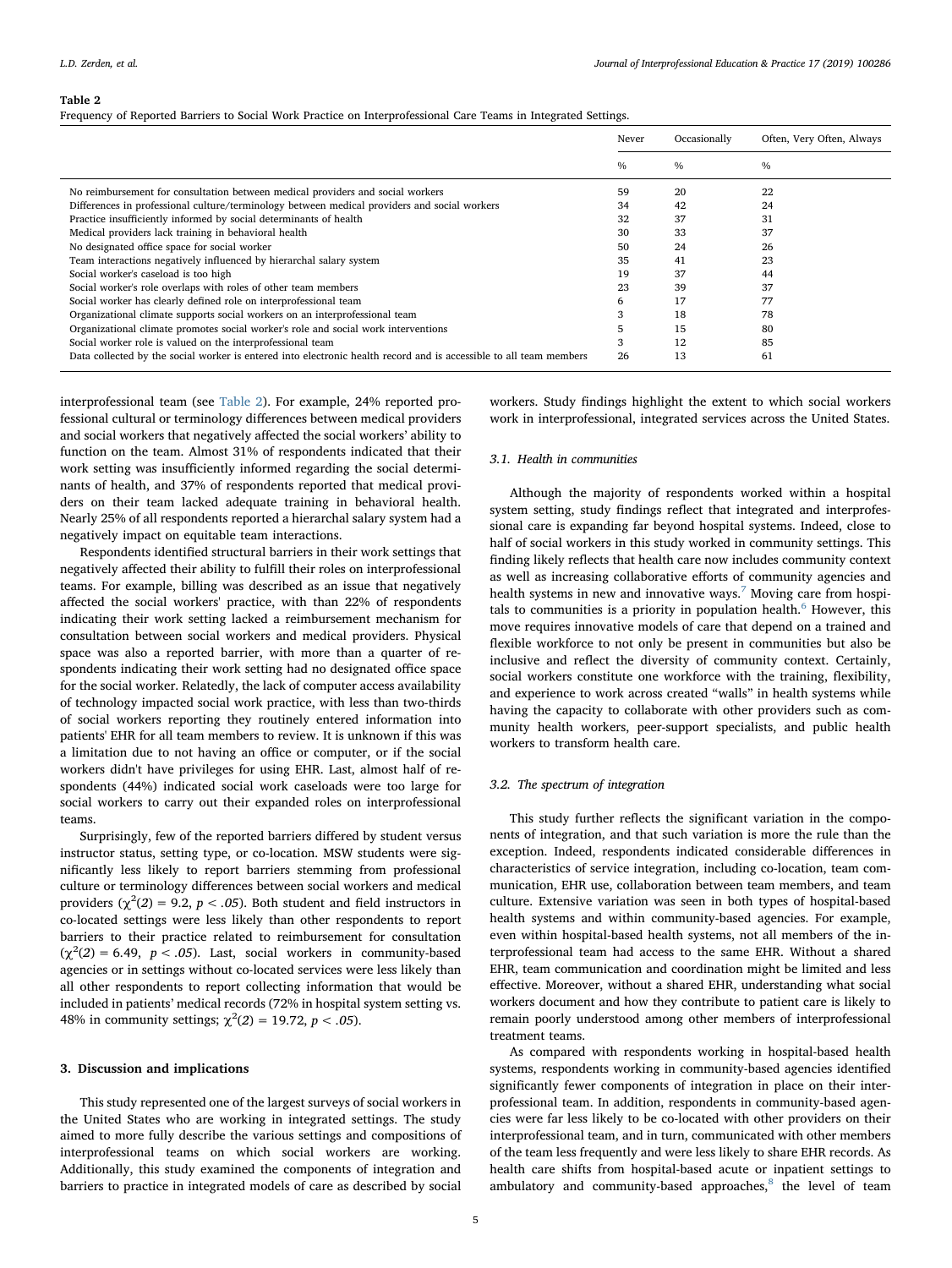integration will be an important indicator to focus on in order to best meet population health within community contexts. As our study findings illustrate, integration occurs on a spectrum across the different components of integration. This variation makes it challenging to distill a clear picture of integrated practice and social workers' roles on teams.

## 3.3. Interprofessional team-based care

Data from this current study underscores how practices among interprofessional, integrated teams varies based on elements of integration. This study offers a picture of social workers' perspectives of their practice in various settings to better understand the way social work is currently incorporated on interprofessional teams in integrated settings. This study offers a current and accurate perspective of social workers on interprofessional teams as health settings move toward integrated service delivery. The components of integration highlighted within these results can also serve as beneficial starting points for efforts to ensure quality health care continues as health settings move closer toward fully integrated services. This study highlights several areas in which education, practice, and policy recommendations can be strengthened to further clarify and expand the role of social workers in integrated, interprofessional settings.

## 3.4. Identified barriers

Although social workers on integrated care teams reported feeling supported by their team, several barriers to effective team practice were identified. Of primary concern were barriers related to structural and administrative systems. For example, the lack of a designated workspace for the social worker would clearly compromise effective practice. Similarly, the proportion of social workers who reported their team did not share electronic health records not only hinders the social workers' practice but also creates a troublesome team dynamic. Integrated care requires not only a focus on working collaboratively; it also mandates that health systems put in the structure to support team functions. Further, social workers reported that the lack of reimbursement mechanisms for social work consultation impacted practice. Health systems need to identify ways to create sustainable models of integration—with a priority on payment and creating time for the necessary components of care.

## 3.5. Role clarity

Similarly, role confusion and lack of clearly defined roles on integrated teams were commonly reported obstacles. Role confusion can lead to suboptimal functioning among team members, which in turn, can contribute to inefficient practices.<sup>[2](#page-6-24)</sup> Further, role confusion can lead to duplication of services or underuse of the skills of team members<sup>[22](#page-6-25)</sup>). Underuse of skills of particular team members is a particularly salient issue for teams that include social workers because the scope of social work practice is often poorly understood by other disciplines. $7$  Similarly, social workers' role clarity was also identified as a crucial challenge in Ref. [1](#page-6-26) qualitative study of challenges encountered among health care social workers. To address this challenge, integrated care teams must work to clearly define each member's role and task responsibilities as well as develop an understanding of each other's roles and skill sets.

## 4. Educational, practice and policy recommendations

## 4.1. Ongoing need for interprofessional education

Social workers are working on interprofessional teams with a multitude of providers from a variety of disciplines. On average, social workers in this study reported working on interprofessional teams that included seven provider specialties in addition to social work. Prior research on interprofessional care team identified a clear understanding of each member's roles and functions as a key element on which the success of health care teams hinges.<sup>[15](#page-6-27)[,20](#page-6-28),[22](#page-6-25)</sup> As demonstrated in our study, social workers' roles are flexible and vary significantly by setting; however, this extent of variation likely contributes to role confusion or ambiguity among other team members, increasing some providers' difficulty with understanding the social work role on their team.<sup>[7](#page-6-18)</sup> To address this barrier for social workers as well as other provider specialties, more opportunities for ongoing IPE to better acculturate future providers to the functions and skills of all professionals on the team is needed. However, creating opportunities for IPE must move beyond shared classroom time to extend to the clinical learning environment and practice settings. Further, although graduate programs are increasing opportunities for IPE, both health systems and the existing workforce can benefit immediately from interprofessional training that promotes team culture and improves understanding of the roles and functions of the members on health care teams. Alternatively, health systems can foster interprofessional culture by requiring the existing workforce, including front desk staff and administration, to complete IPE trainings or continuing education courses.

### 4.2. Supporting integration in health systems

As reflected in our study findings, social workers are deployed in settings with varying extents and components of integration. To deploy social workers in their fullest capacity, health systems will need continued support to implement elements of integration in both hospitalhealth settings and across coordinated settings such as collaborations with community-based agencies. Increasing integrated services requires improving administrative structures to better facilitate team communication, shared use of EHRs, and billing structures to account for teambased models of care. As U.S. health systems move to value-based models of care, researchers will need to develop better measures of the value of social work functions as part of interprofessional teams across settings. To date, this type of analysis remains nascent.

The heterogeneity of social work practice in integrated behavioral health settings observed in this study—both with whom social workers work and by setting—is mirrored by commentaries and theoretical work in the field, which highlight the natural fit of social workers in integrated models of health care.<sup>[7](#page-6-18)[,21](#page-6-0)</sup> However, this heterogeneous nature is often not well understood within other disciplines, and teams or health systems that have a narrow understanding of the profession can severely limit social workers' ability to practice in dynamic ways on integrated care teams. The flexibility of social work as a health workforce is beneficial when health systems face labor shortages or maldistribution of providers. However, although this flexibility is a strength of the social work profession it might also contribute to role confusion among other health professionals.<sup>[1](#page-6-26)[,13](#page-6-29),[18](#page-6-15)</sup> For example, only 38% of our sample reported their team had an in-depth understanding of each other's roles and functions. Similarly, the scope of social work practice, licensure, payment, and job descriptions vary by state, likely exacerbating the role confusion not only within the interprofessional team but also across health care systems.

## 4.3. Limitations

Although the current study gathered data from a large sample of social workers located across the United States, the sample was not nationally representative of all social workers in integrated care settings. Additionally, all data were self-reported descriptions and might be biased. Therefore, we caution readers that the generalizability of the findings is limited. Further, the sample was drawn from schools receiving HRSA BHWET funding, and schools selected for the BHWET program might have training standards and protocols that differ significantly from those of non-BHWET funded schools, particularly regarding field placements that involve MSW students as part of